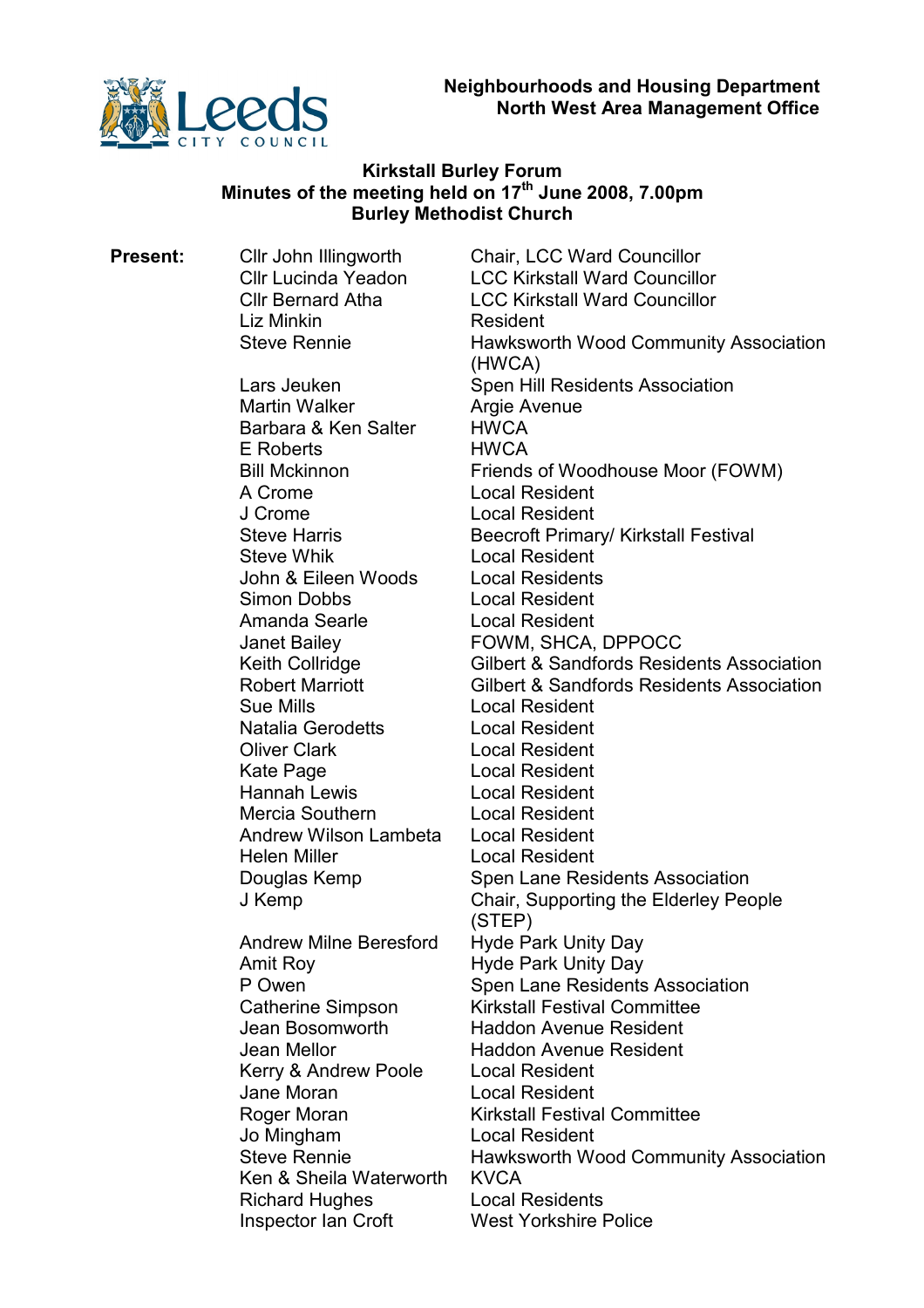Inspector Fran Naughton West Yorkshire Police Tony Garner Yorkshire Evening Post Steve Gradys **Deputy Chair KVCA** Pat Gradys **Local Resident** 

Shirley Moran **Hands off Our Homes (Cross Green)**<br>Maureen Avlward Hands off Our Homes (East End Park Hands off Our Homes (East End Park)

# Officers in Attendance:

Andrew Crates **Community Planner** 

Sarah Charlton North West Area Management Team

## 1.0 INTRODUCTIONS AND APOLOGIES

1.1 Apologies were received from Ken Torode and Cath Simpson.

Councillor Illingworth welcomed everyone to the meeting.

1.2 Minutes of the last meeting were agreed as a correct record.

# 2.0 MATTERS ARISING

3.1 – Butcher Hill Fields; Cllr Illingworth reported that there had not yet been a planning application received for this site.

2.0 – Kirkstall Forge Key Message; It was noted that issues around the allocation of S106 monies were still being discussed and that it remained crucial that consultation be carried out on how the monies are spent .

## 3.0 MAJOR LOCAL DEVELOPMENTS

### 3.1 Leeds Girls High School

A report has been presented to Executive Board on the future of the Leeds Girls High School site. Sue Buckle noted that she was concerned about the classification of pitches as playing pitches and whether this represented a downgrade in protection. The future of the swimming pool was also discussed with a general feeling that it would be beneficial to the local community if it was retained for community use.

# St Ann's& Abbey Mills

- 3.2 Cllr Illingworth updated the Forum on the proposals for St Ann's Mill. A report to Executive Board had resulted in the following resolutions (the full report and minutes are available on www.leeds.gov.uk) :
	- (a) That the Board notes:

(i) the failure to identify a suitable partner to manage the Council's Small Industrial Unit (SIU) portfolio

(ii) the failure to identify a suitable partner and to receive a credible

# ACTION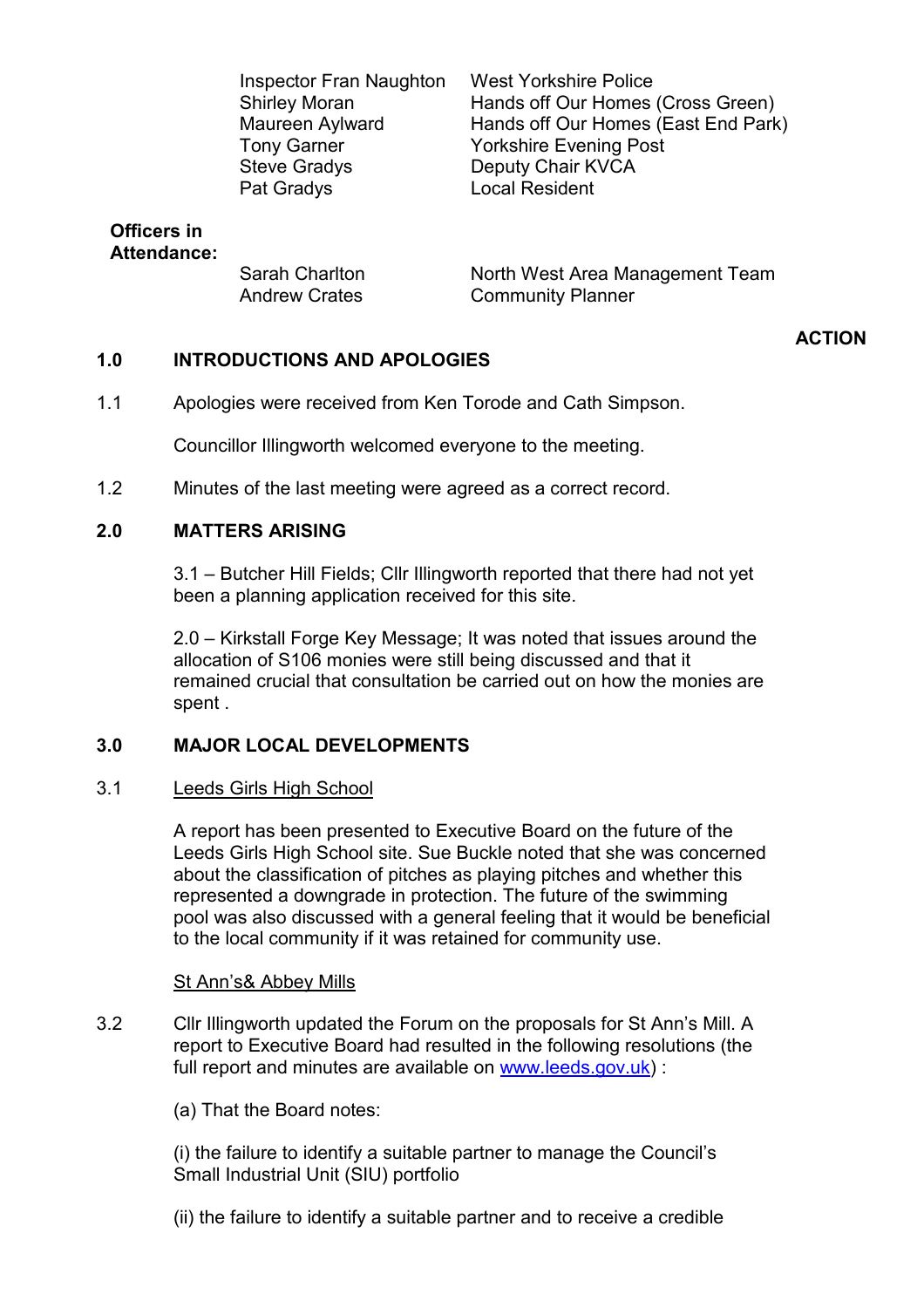offer for St Ann's Mills, Kirkstall

(b) That disposals in support of the Capital Programme be agreed as follows:

(i) selected miscellaneous investment properties as detailed in Appendix E Tables 3a and 3b of the report (ii) the farm buildings and gardens, but not the associated farm land, of the agricultural properties detailed in Appendix E Table 2a. (iii) the selected small industrial unit properties detailed in Appendix E Table 1a (including St Ann's Mills, Kirkstall), subject to discussion with ward members on details relating to the proposed Ledston Luck disposal.

- 3.3 Cllr Illingworth voiced his concern over the decision and was supported by many members of the forum. There is a community aspiration to take on the building as a community asset and to retain access to the riverside from this site. Members of the Forum were unhappy with the sale of green space in the Kirkstall area.
- 3.4 Members of the Forum urged that the St Ann's Mill site should be properly maintained whilst discussions are ongoing about the future of the site.
- 3.5 Bill Mckinnon proposed a petition to demonstrate support for the retention of St Ann's Mills whilst a range of options be examined. The Forum supported the petition which was distributed.
- 3.5 Simon George, a local resident asked whether the mill was open to the public to look around. It isn't at the moment but it was suggested that he contact Leeds Civic Trust to propose it for the 'heritage open day' weekend in September.

## 3.6 Key Message – That Leeds City Council encourage a public debate on a wide range of options on the future of St Anns Mills in Kirkstall, before disposing of the site.

## 3.7 PPG17 Audit

This is a central Government requirement to examine greenspace use across the district and to carry out an analysis of need. 7000 questionnaires have been sent out to residents across the City. This is the start of the process and further consultation will be carried out. There was general concern that this would not give a sufficient level of consultation on an issue that is of high concern locally. Only one member of the forum had received a questionnaire in the post.

## 4.0 POLICE UPDATE

4.1 Insp Caldwell introduced himself and explained that there has recently been a restructuring of the Neighbourhood Policing Teams with the result that there are now more staff to cover the Inner North West.

> Anyone with issues or concerns can contact the team on aa.nptnwinner@westyorkshire.pnn.police.uk